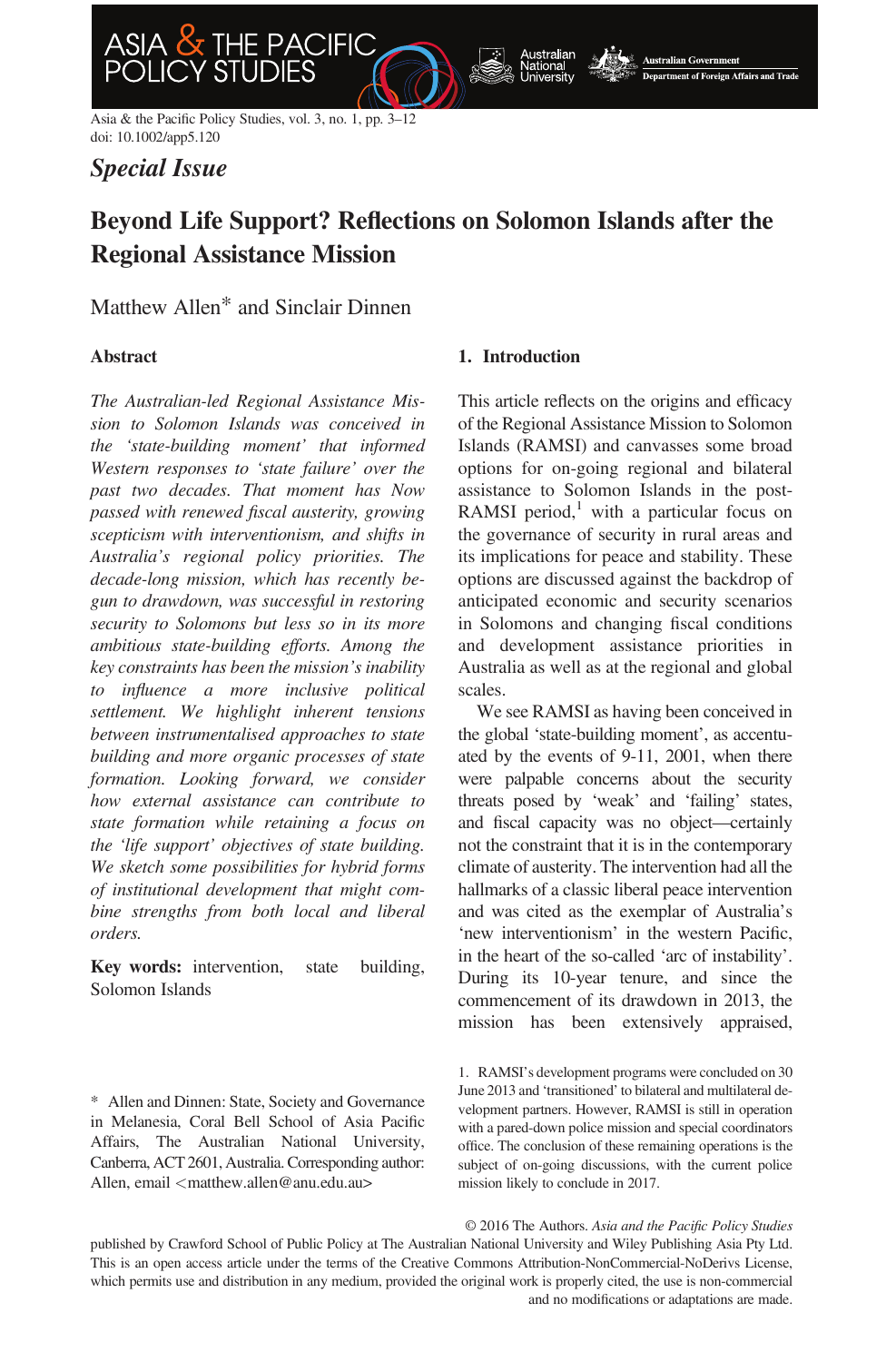assessed and critiqued. While these commentaries vary markedly in orientation and conclusions, they serve to delineate an emerging consensus narrative around RAMSIs accomplishments. This narrative sees the early restoration of security phase of the mission as highly successful but raises questions about the efficacy and costs of its more ambitious state-building objectives.

While RAMSI exhibited an impressive capacity to respond to critique and adapt to change, it was nevertheless constrained by a number of key factors that were not necessarily of its own making. Foremost among these was its inability to influence the political economy of Solomon Islands, especially the critical nexus of politics and the logging industry. Difficulties encountered in engaging with Solomon's 'political settlement' highlight the limitations of 'co-operative intervention', raising, in turn, some important issues for the 'co-production' paradigm in current post-RAMSI discussions. They also foreground a tension between 'state building' as a predictable, technical and linear project; and 'state formation' as a messier, organic and long-term process involving a diverse range of actors, including at the subnational scale.

In the final section of the article, we address the questions of what next for Solomon Islands and, more specifically, how the gains that have been made under RAMSI might be sustained in the contemporary context of fiscal restraint and new priorities for bilateral development assistance and regionalism?<sup>2</sup> We ask how regional and bilateral assistance might be directed to supporting state formation while still maintaining a focus on the 'life-support' objectives of state building. Our attention here is drawn to a body of literature that acknowledges the centrality of violent conflict in the 'long haul' of state formation. In this respect, we draw upon neighbouring

Bougainville as an example of a very different approach to international assistance entailing a light intervention that was conducive to an accommodation between local and liberal institutional agenda. This has given rise to a post-conflict settlement that has been widely referenced as a rare example of a successful 'local-liberal hybrid'.

Referencing recent research on local justice in rural Solomon Islands, we argue that there is strong grassroots appetite for institutions that draw upon the perceived strengths of both local and liberal orders. Rural Solomon Islanders are acutely aware of the growing fragilities of local leadership structures in the face of economic change, which highlights the well-documented dangers of romanticising 'the local' in attempts to instrumentalise hybridity. We propose some options informed by the colonial model of indirect rule and contemporary research on network governance that have succeeded in other Pacific Islands settings facing similar geographical constraints to those of Solomon Islands.

## 2. Why the Regional Assistance Mission to Solomon Islands?

## 2.1. Strategic Context

The intervention's narrow focus on state building had its genesis in the strategic framing of state failure and the compelling security imperative that emerged in the wake of the events of 9-11, 2001. This larger framing also lies behind the limited interest, at least in the early phases of the mission, in engaging with non-state institutions and alternative forms of institutional development.

While novel in the Pacific context, the Australian-led intervention in Solomon Islands in 2003 was consistent with broader currents in international relations as they had developed in the post-Cold War period. These included the increasingly interventionist stance from the mid-1990s by the international community, and the United Nations in particular, in conflict-affected countries and regions, and a growing consensus around state building and economic liberalisation as the antidote to

<sup>2.</sup> By fiscal restraint, here, we mean the significant cuts made to the Australian budget since 2013. It is important to acknowledge that the Pacific, and Solomon Islands in particular, has been largely insulated from these cuts, and that this is likely to continue for the foreseeable future.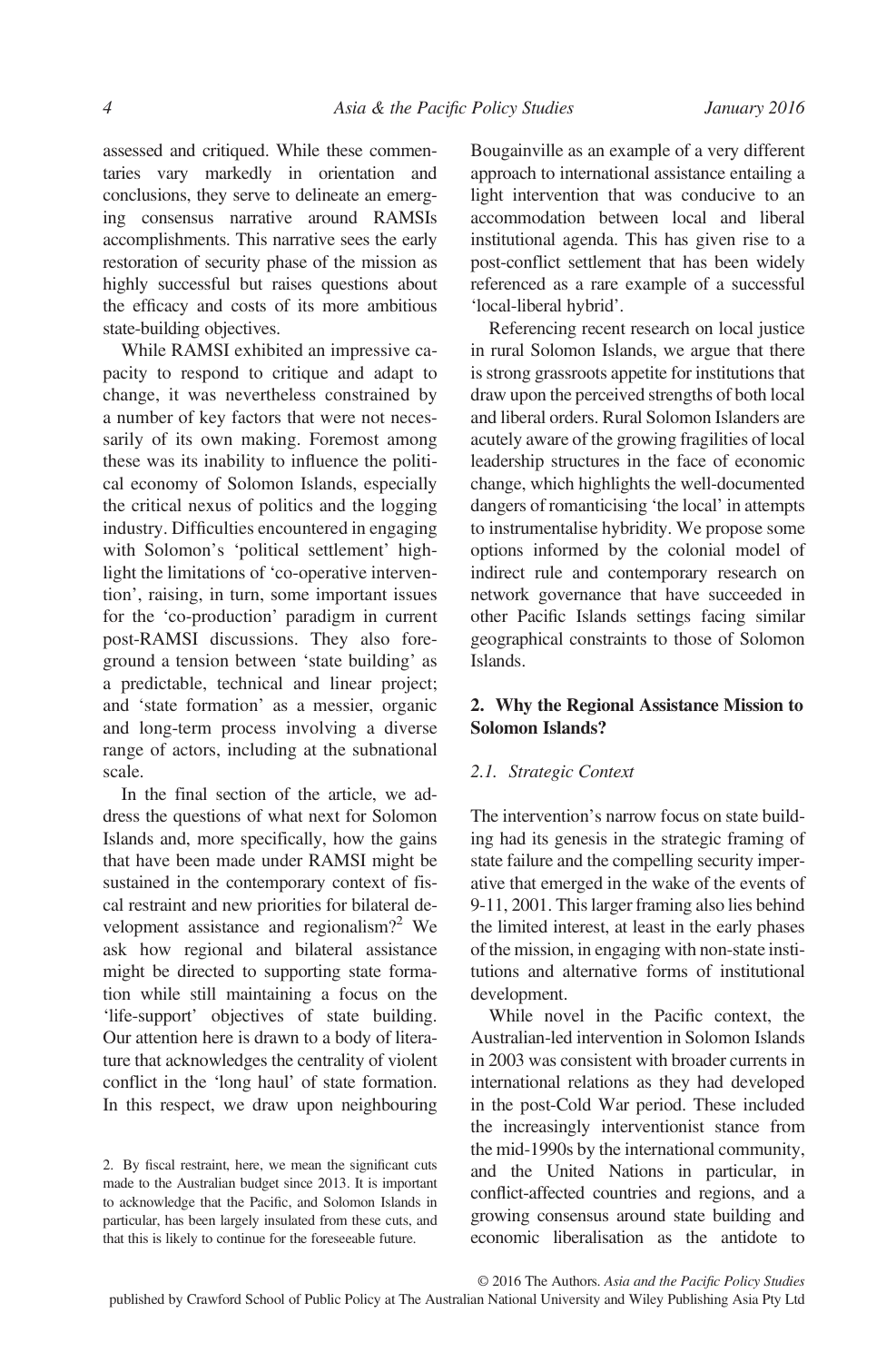conflict, instability and underdevelopment in the global South. Viewed through this comparative framing, RAMSI represented an antipodean version of the 'liberal peace' that had become the standard template for international interventions in world's troublespots with a common emphasis on restoring security, democratic state building and liberal economic reform (Allen & Dinnen 2010; Barbara 2008).

Concerns about the regional 'arc of instability' surrounding Australia's northern and eastern shores had been increasing since the late 1990s following political upheavals in Indonesia, East Timor, Papua New Guinea, Fiji and Solomon Islands (Ayson 2005). Australia's former reliance on the soft power of aid and diplomacy had done little to stem problems of conflict and instability in its near neighbourhood. Canberra's 'new interventionism' also reflected the growing confidence acquired through Australian involvement in recent international peacekeeping and reconstruction engagements, including in East Timor and Bougainville. The progressive securitisation of development during the 1990s was dramatically accentuated following the 9-11 attacks against the United States in 2001 and the adoption of the 'war on terror' by Washington and its allies as a new strategic lens for viewing issues of international security. The spectre of 'state failure' was now viewed as the potential incubator for all manner of illicit and destabilising transnational threats, including organised crime and terrorism. For members of the 'coalition of the willing', including Australia, the security imperative for intervention was compelling.

Solomon Islands, which since 1998 had been wracked by a low intensity armed conflict referred to locally as the 'ethnic tension', was now being scrutinised through the lens of the 'war on terror', and its internal difficulties were recast as potential security threats for Australia and the larger region. The clearest application of this framing to Solomons was provided in a report by the Australian Strategic Policy Institute published several weeks before the intervention. Identifying the country as the Pacific's first 'failing state', the

report warned of dire security and humanitarian consequences if prompt and comprehensive remedial action was not taken (Wainwright 2003). In addition to robust measures to restore security, the report called for concerted efforts to 'build new political structures and security institutions and address underlying social and economic problems' (Wainwright 2003:39).

#### 2.2. Organisation and Evolution of the Mission

The mission was mobilised under the auspices of the Pacific Islands Forum and, specifically, the Biketawa Declaration on Mutual Assistance of 2000, which authorised collective action in response to a security crisis in a member state. An Australian plan of intervention was endorsed by Forum Foreign Ministers, while the Solomon Islands Parliament enacted legislation setting out the powers and immunities of mission personnel, as well as prescribing annual reviews and reauthorisations of the intervention. Described by Alexander Downer as 'co-operative intervention', and with no specified end date, RAMSI was designed to operate through Solomon Islands national laws and government authorities.

Australia provided leadership as well as the bulk of mission's funding (recently estimated at \$2.6 billion in real terms between 2003 and 2013), personnel and other resources. Smaller but significant contributions came from New Zealand and other forum member states. The wide-ranging mandate—subsequently organised around the three pillars of law and justice, the machinery of government and economic governance—combined security and development objectives:

- restoring civil order in Honiara and throughout the rest of the country;
- stabilising government finances;
- promoting long-term economic recovery and reviving business confidence; and
- rebuilding the machinery of government.

Restoring security was entrusted to the mission's police force, the Participating Police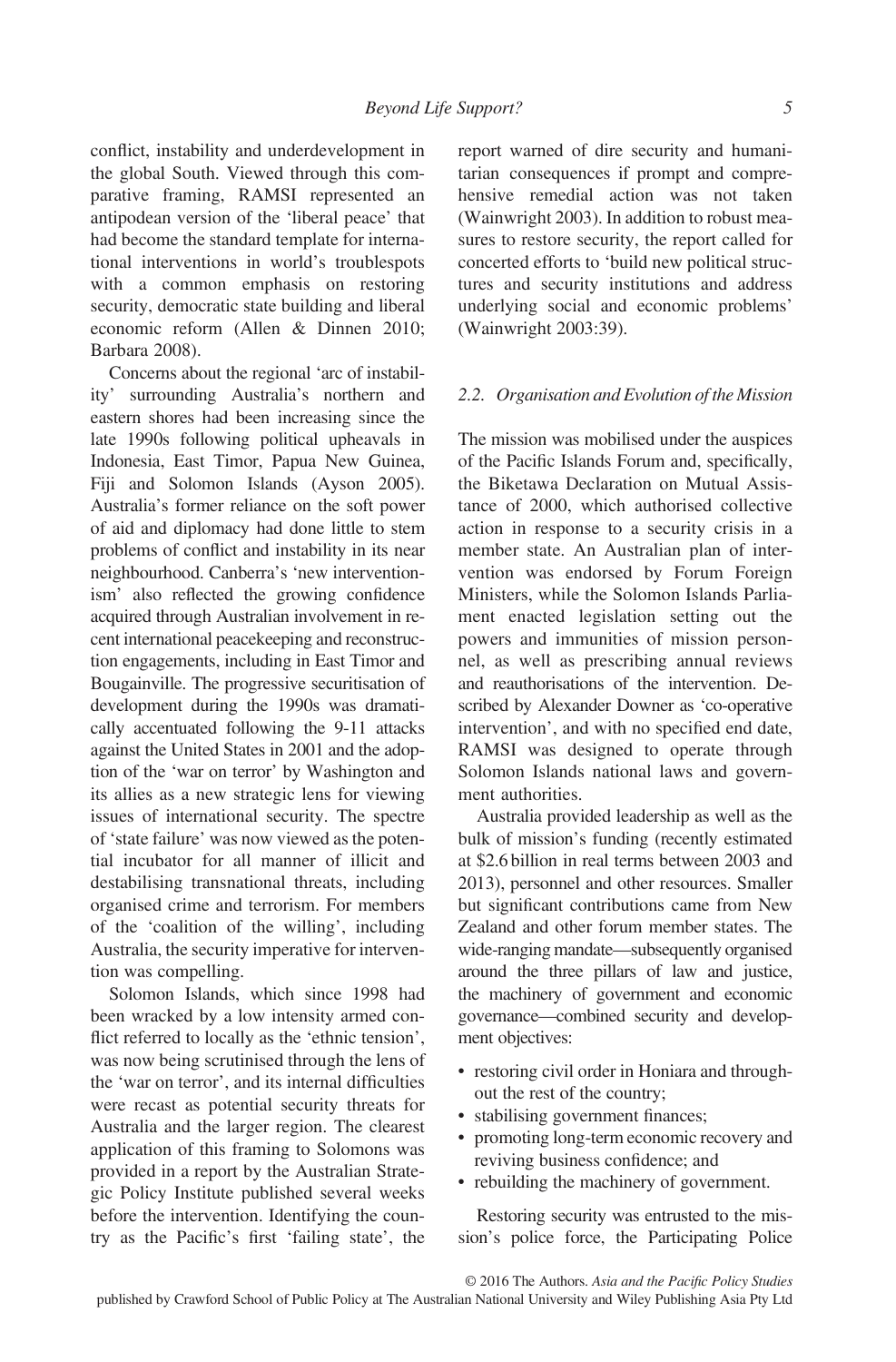Force (PPF), initially comprising around 330 police officers, with additional security and logistical support provided by approximately 1,800 military personnel. Civilian advisers, predominantly from a range of Australian government departments, were placed in various Solomon Islands's ministries and agencies.

The mission evolved considerably from 2003 to 2013 in terms of operational priorities, organisation and manner of engagement. The rapid and peaceful restoration of security was an impressive early accomplishment and, in many respects, constituted RAMSI's most tangible achievement. In addition to their executive policing role, the PPF also began the longer-term task of cleaning-up and rebuilding the Solomon Islands police. Other early achievements included restoring stability to government finances. Legislative and policy provisions were also enacted to support private sector investment, while measures were taken to strengthen Solomon Islands's accountability mechanisms, including the Office of the Auditor-General, the Ombudsman and the Leadership Code.

While the vast majority of Solomon Islanders remained supportive of RAMSIs presence throughout the decade-long mission, there have inevitably been criticisms and set-backs. Early concerns were prompted by the sheer scale of the mission and the potential marginalisation of local actors and their institutions in critical decision-making. Likewise, Australia's dominant role provoked criticism about the professed regional make-up of the mission.

Mission's early successes in combination with consistently high local expectations also contributed to a recurring criticism that RAMSI was disinterested in addressing the 'root causes' of the conflict. These were often talked about as a diverse range of outstanding issues encompassing the underlying ethnic tensions, the poor quality of successive governments, corruption, regional disparities in resources and income, land disputes, and longstanding dissatisfaction with the centralisation of political and economic power in Honiara and neglect of rural areas where most of the population lived.

While not insensitive to popular frustrations, RAMSI spokespersons regularly pointed out that many such issues lay beyond the mission's designated mandate.

Among the most serious set-backs were the unanticipated public disturbances in Honiara in April 2006 following national elections. Manasseh Sogavare's subsequent election as Prime Minister heralded a dramatic deterioration in bilateral relations between the Solomon Islands and Australian governments. A staunch critic of the mission at that time, Sogavare sought to re-assert his government's control and curb what he viewed as Australia's dominant influence. This, in turn, provoked strong resistance from political leaders in Canberra. Although these differences were fought out at the highest levels of the two governments and did not necessarily affect operational relationships, they highlighted continuing sensitivities among local political elites to perceived neocolonial agendas on the part of external actors, especially Australia.

This difficult period in the bilateral relationship eventually passed following changes of government in each country in late 2007. Renewed efforts were made to create more space for Solomon Islander and regional voices to actively participate in the shaping and implementation of the mission. New consultative arrangements included a Forum Ministerial Standing Committee and a 'triumvirate group' comprising senior officials from the Solomon Islands government (SIG), Pacific Islands Forum and RAMSI. As well as responding to some of the critiques noted previously, especially in relation to the dominance of Australian technical advisers, these strengthened consultative arrangements were intended to increase SIG 'ownership' of RAMSI programs with a view to long-term drawdown. The earlier emphasis on law enforcement was also broadened through support to locally-led reconciliation processes, including the establishment of a Truth and Reconciliation Commission in 2009 that was funded under Australia's bilateral aid program. There was also a lessening of the mission's initial reluctance to facilitate national dialogue around issues of political decentralisation.

published by Crawford School of Public Policy at The Australian National University and Wiley Publishing Asia Pty Ltd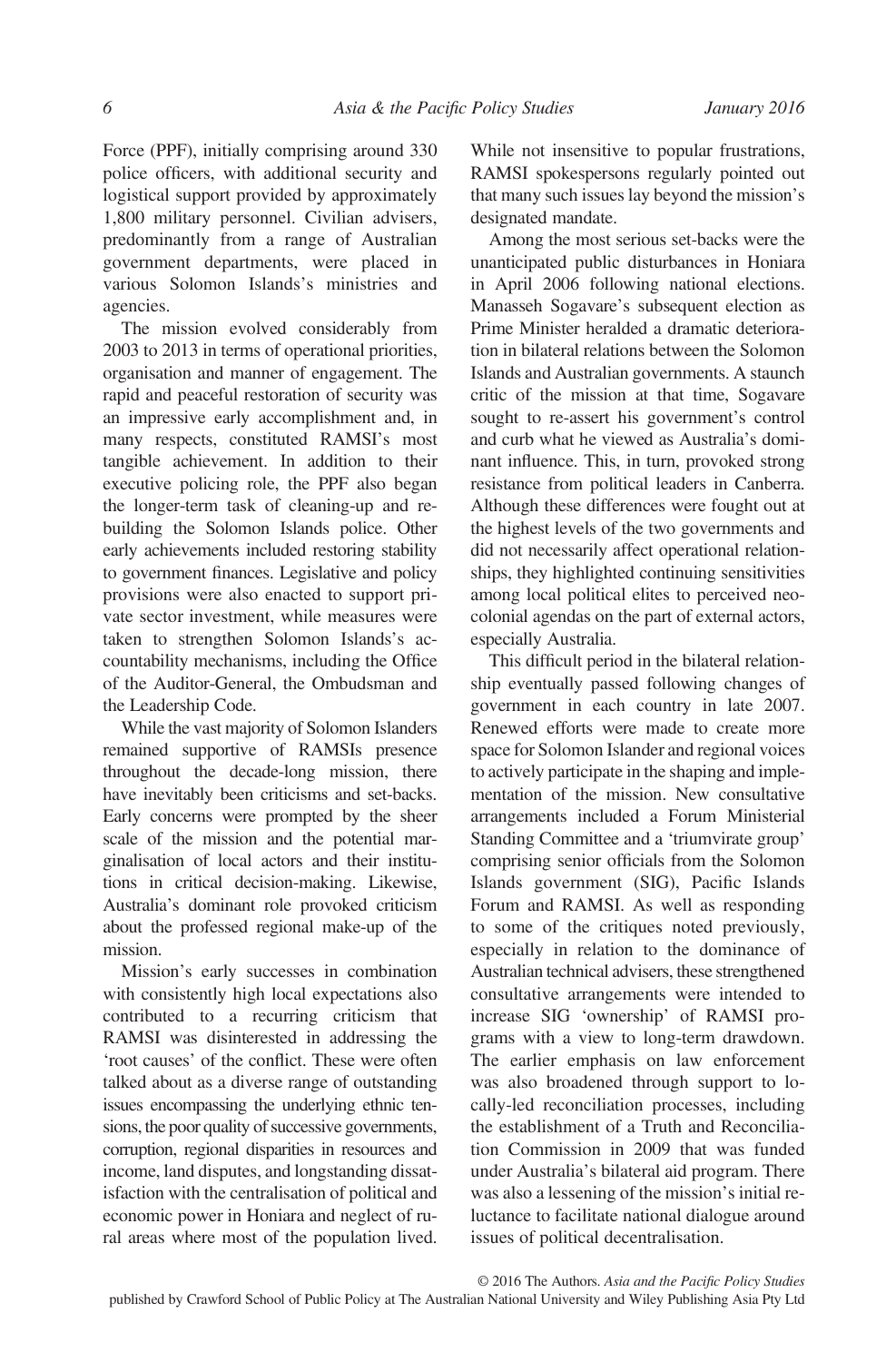#### 3. How is Solomons Travelling?

While much was accomplished under RAMSI, many facets of the country's broader political and economic trends have been marked more by continuity than change over the mission's 10-year tenure. Thus, the notoriously unsustainable logging industry expanded, constituency development funds grew, the state continued to have a thin presence in rural areas, voting behaviour during elections continued to be parochial and parliamentary politics remained characterised by instability and money politics and, in the case of the April 2006 disturbances, violence. Moreover, the mission's almost exclusive focus on central government agencies in Honiara amounted to an important missed opportunity to re-establish critical linkages between the political and administrative centre and rural communities, and between formal and informal governance institutions and actors.

There have been no obvious signs of a reemergence of ethnic militancy in the wake of RAMSI's drawdown. Indeed, violence in Solomon Islands is likely to remain localised and episodic for the foreseeable future, taking the form, for example, of urban disorder and acts of sabotage in relation to mining and logging operations. That said, a number of the key structural conditions that contributed to the tension remain extant and could provide the basis for a resumption of armed conflict in the medium to long term. Foremost, among these are country's youthful age profile and rapid population growth, the on-going dearth of formal employment opportunities, and the continued unevenness of economic development and government service delivery.

Moreover, potential triggers for conflict lie in the anticipated collapse of the logging industry, the impacts of a possible shift towards large-scale mining, and tensions associated with the continued growth and expansion of Honiara. In light of the proximity of Solomon Islands to Bougainville—and the contribution of the Bougainville crisis, by way of a 'demonstration effect', to the earlier ethnic tension—any resumption of armed conflict on Bougainville would pose a risk of potential contagion in Solomons. Even without

a resumption of armed conflict in Bougainville, the porous nature of the border and the availability of guns in Bougainville and PNG provide a ready avenue for the acquisition of firearms by groups in Solomon Islands.

Solomon Islands continues to experience high population growth, with the most recent census (2009) recording a growth rate of 2.3 per cent. Moreover, the age structure of the population continues to be very young with 59 per cent under the age of 24 in the 2009 census. Although 82 per cent of the population resides in rural areas, the urban population is growing more quickly than the rural population: 4.8 per cent as opposed to 1.8 per cent during the last inter-census period. Honiara continues to be by-far the largest town, accounting for around 78 per cent of the total urban population, and its population has increased fivefold since independence in 1978.

Economic and social exclusion from urban land and housing markets has resulted in a rapid expansion of Honiara's informal settlements such that these now number 30, six of which have encroached onto areas of customary land beyond the town boundary (Foukona forthcoming). Ethnic identity narratives are salient in these settlements, each of which is based on provincial/island or sub-provincial/language affiliations. Indeed, Honiara is a crucible for ethnic tensions. In the decades prior to the outbreak of the tension, there had been two short-lived episodes of ethnic-based riots and unrest in Honiara. Moreover, there have been several episodes of rioting in Honiara in recent years, although these have not necessarily been ethnically motivated. The most serious was the riots that broke out following the national election in April 2006, which saw extensive damage and looting to the Chinatown district of Honiara. Other instances of 'mini-riots' have been linked to political machinations such as parliamentary votes of no confidence or public events such as soccer matches and music concerts.

In the peri-urban and rural areas to the east and west of Honiara, migrants, especially from Malaita, acquired access to land through marriage into local matrilineal landholding groups as well as through 'traditional' and marketbased transactions, increasingly the latter. The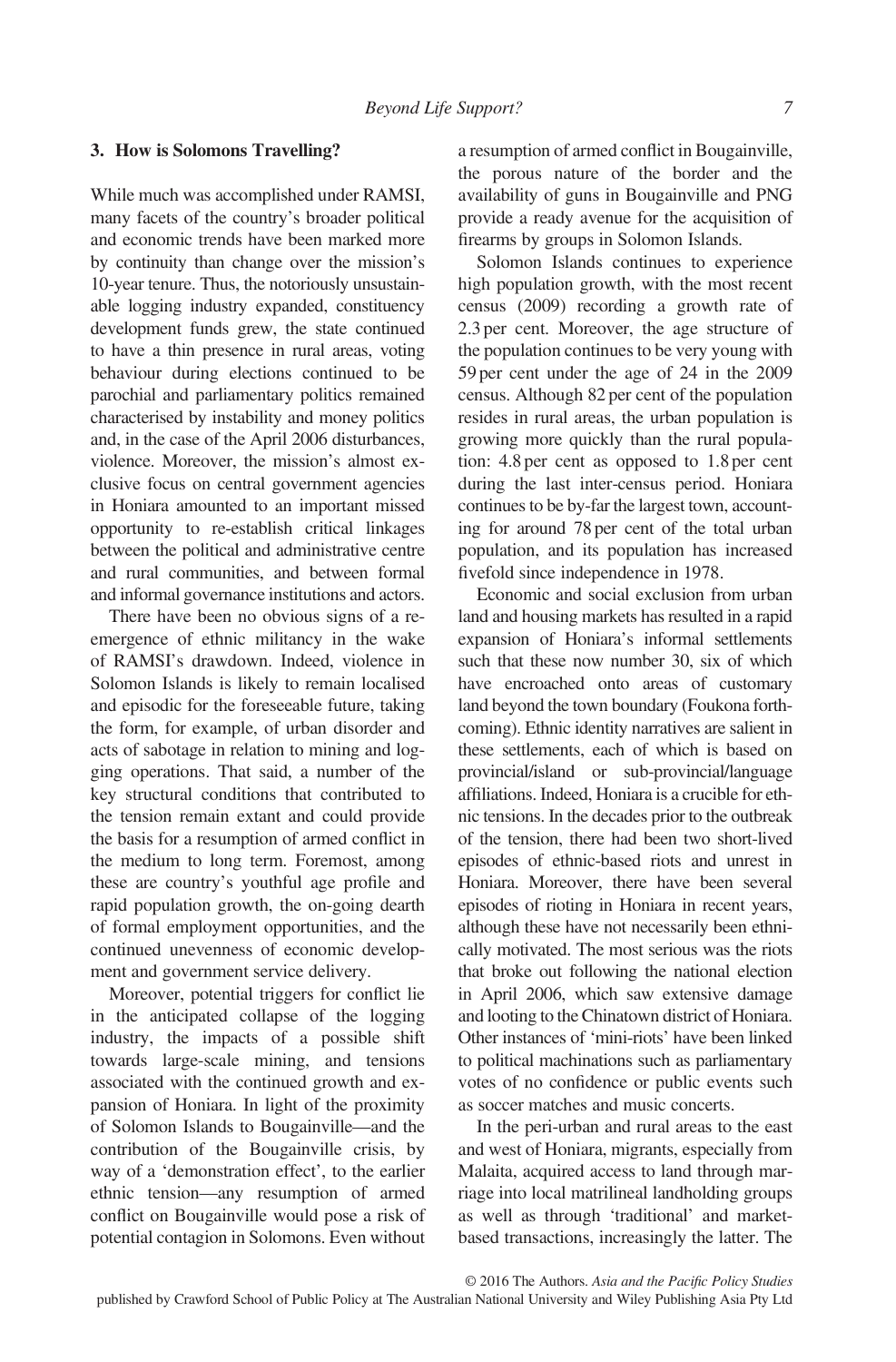vast majority of these settlers were displaced during the ethnic tension and have, thus far, been reluctant to return. However, even without the presence of settlers from other ethnic groups, the land dealings that have occurred to date have deepened social fragmentation and inequality within local landowning groups, particularly along gender and intergenerational lines, rendering these areas sites of instability and insecurity (Allen 2013; Kabutaulaka 2001; Monson forthcoming).

Rural-based Solomon Islanders rely overwhelmingly on local community-based approaches for managing everyday disputes, especially approaches associated with traditional forms of leadership and the Christian churches. Indeed, kastom (crudely translated as 'customary') and church approaches are seen as entwined and complimentary. They share broadly common goals, including the restoration of social relationships affected by conflict. The preference for kastom and church approaches is partly due to problems of access to state policing and justice services, with the latter concentrated in Honiara and other urban centres. However, another reason is that the tension period inflicted considerable damage to the integrity and functioning of state agencies, especially the police. Public trust and confidence were eroded by the fracturing of the police and the participation of some of its elements in 'joint operations' with militants. While there have undoubtedly been some significant gains in police development, particularly in Honiara, rural Solomon Islanders continue to recount a litany of complaints against police, including allegations of nepotism or wantokism<sup>3</sup>, lack of responsiveness to reported crimes and requests for assistance, and drunkenness and other forms of inappropriate behaviour (Allen et al. 2013, 51–9). The impartiality of the police is also raised in respect of disputes around resource development, especially logging.

3. The term wantok (Solomon Islands's pijin) means one who speaks the same language (literally, 'one talk') but is commonly used more broadly and flexibly to describe relations of mutual obligation binding together near and distant kin, as well as those sharing other kinds of social and geographical ties.

These negative assessments need to be understood against a background of longstanding neglect of police and justice services by successive Solomon Islands's governments. In late 2013, there were only seven magistrates serving the entire country, and some remote communities had not been visited by a court circuit for 5 years or more. Moreover the local court system has become moribund in most areas. The parlous condition of the state justice sector is no accident. The character of the political settlement during the post-independence period has been inimitable to the consolidation of state authority, effective service delivery and sustainable development (Barbara 2014; Craig & Porter 2013). Elite politics have been conducted through patronage networks and the strategic redistribution of resources aimed at gaining or consolidating power. These dynamics have been institutionalised through ever-expanding discretionary funds and the corrosive nexus between politicians and the logging industry. Consistent with these 'rules of the game', leaders have demonstrated little interest in extending the capabilities or reach of law enforcement and judicial authorities. The main source of support for this sector has been international donors, with levels of assistance increasing exponentially under RAMSI.<sup>4</sup>

Set against the larger socio-economic changes underway, local approaches to dispute resolution and order maintenance have come under increasing stress in many areas. This growing fragility is borne out by a recent study of disputation and access to justice in rural communities (Allen et al. 2013), as well as by annual RAMSI-funded 'people's surveys' that indicate a steady decline in community perceptions of safety (ANU Enterprise 2013). The former study found that the presence of natural resource development, especially logging, was the most significant determinant of social cohesion in rural localities (Allen et al. 2013: xi). Local authority structures become deeply compromised when chiefs—the guardians of these

4. Eighty-three per cent of Australian expenditure on RAMSI was spent on law and justice with most of that on policing (Hayward-Jones 2014: 3, 5). In 2011, RAMSI support amounted to around two-thirds of the total costs of policing in Solomon Islands (Gouy & Harding 2011).

© 2016 The Authors. Asia and the Pacific Policy Studies

published by Crawford School of Public Policy at The Australian National University and Wiley Publishing Asia Pty Ltd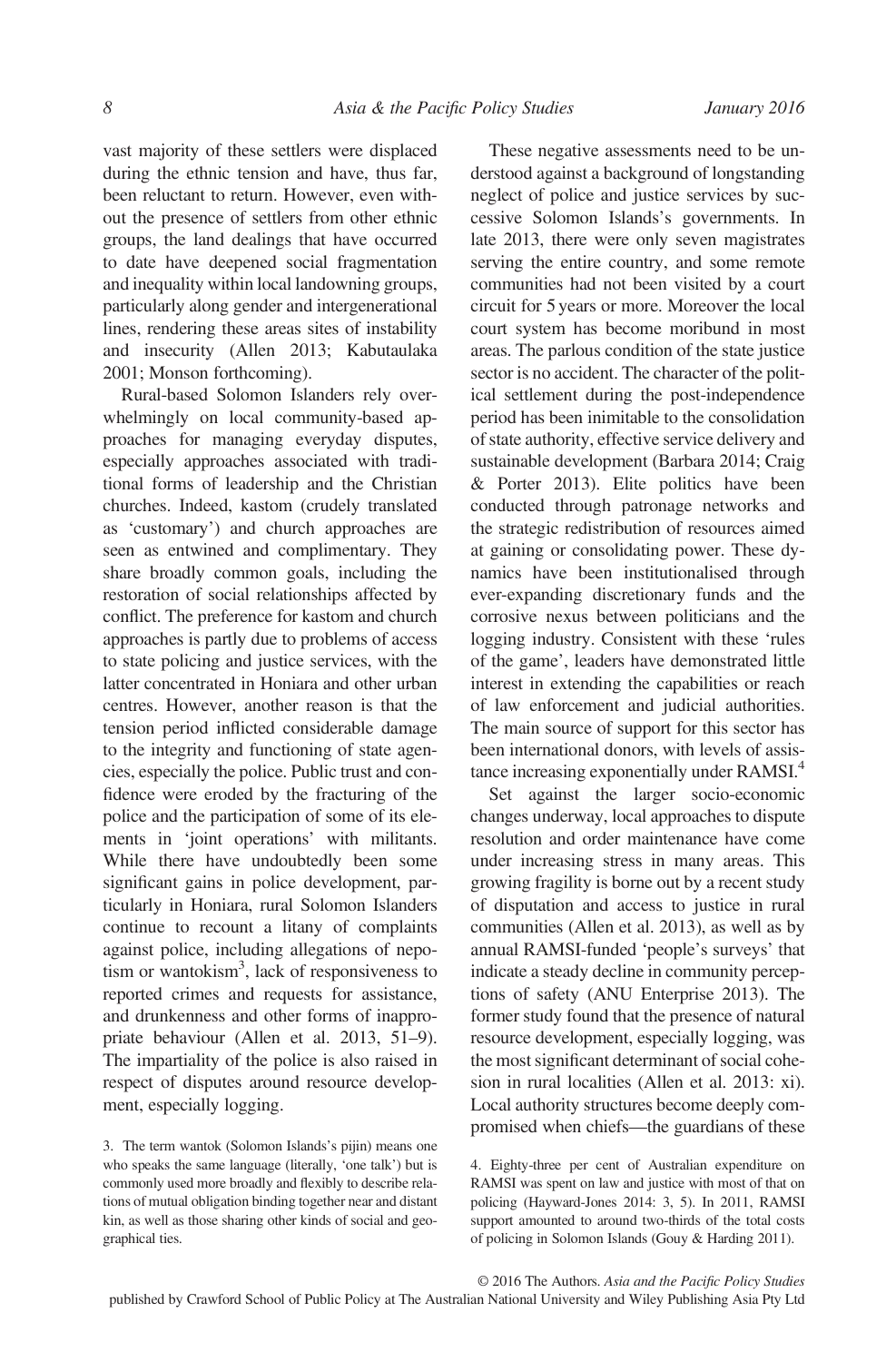structures—are seen as partisan players in such activities.

The very high economic growth rates of the RAMSI period are forecast to change dramatically with the anticipated decline of the logging industry owing to decades of unsustainable harvesting. The economic impacts will be felt both in terms of government revenue, 16 per cent of which comes from taxes on log exports alone, and jobs. As logging declines, there has been a surge in interest in mining. The Gold Ridge mine re-opened in 2010 (after having shut down during the tension) but closed again in April 2014 as a result of severe floods and subsequent 'security concerns' on the part of the Australian operator. There are two significant nickel tenements on other islands—one of which may come online as soon as 2016 and small-scale bauxite mining has recently commenced on Rennell. While economists are anticipating positive economic growth rates over 2015 and 2016, the medium term outlook remains 'uncertain'.

Given that the collapse of log exports as a consequence of the Asian financial crisis was one of the triggers for the violence that erupted in the late 1990s (Hameiri 2007), the anticipated collapse of the logging industry is a matter of concern. The political economy impacts of a shift to mining remain to be seen. However, based on the experience of Bougainville and other parts of Papua New Guinea, as well as with Gold Ridge, one could anticipate that benefit-sharing arrangements among the main stakeholders—landowners, provincial governments and SIG—will be the key potential source of tension. Regional experience demonstrates how large-scale mining projects can intensify patterns of socio-economic inequality within the islands that host them, contributing to perceptions of relative deprivation. They can also lead to conflicts within the landowning groups that host them, especially along intergenerational lines. Despite recent technical assistance from the World Bank, the weak domestic institutional and regulatory arrangements around mining, in concert with the parlous condition of state policing and judicial functions, mean that Solomon Islands is currently ill equipped to deal with the

socio-economic and political impacts of a potential mining boom.

#### 4. Sustaining the Gains

We conclude by addressing the question of how the gains made by RAMSI might be sustained. This question is especially pertinent for the Australian Government given the substantial amount of money that it invested into the intervention. However, the development policy landscape in Australia has shifted quite significantly since the RAMSI transition commenced in 2013 with the integration of the Australian government's aid agency (AusAID) into the Department of Foreign Affairs and Trade, a series of substantial cuts to the aid budget, and the announcement of new priorities for Australia's aid program. The question may, then, be recast as how the gains made by RAMSI, at a significant cost to the Australian taxpayer, might be sustained in the contemporary context of aid austerity and the new emphasis on economic growth for development.

A useful point of departure is Barbara's recent analysis of the RAMSI transition (2014). Invoking a spectrum that has partnership approaches at one end and interventionist statebuilding approaches at the other, he suggests that rather than having shifted entirely to a bilateral partnership paradigm, post-transition Australian assistance to Solomon Islands amounts to a 'hybrid approach incorporating partnership and interventionary modalities' (Barbara 2014:405). For Barbara, the transition has seen the continuation of RAMSIs 'coproduction' role in two critical areas: as a de facto provider of security via an on-going police presence and as the provider of significant support to core areas of state functionality, primarily in the form of technical advisers.

While we would concur that critical areas of security and governance will need to be coproduced by Australia and other international partners for the foreseeable future (and that partnership approaches probably offer the best prospects of success in the education and health sectors), we ask what donors might hope to achieve beyond a sort of 'state-building life support'. In addressing this question, it is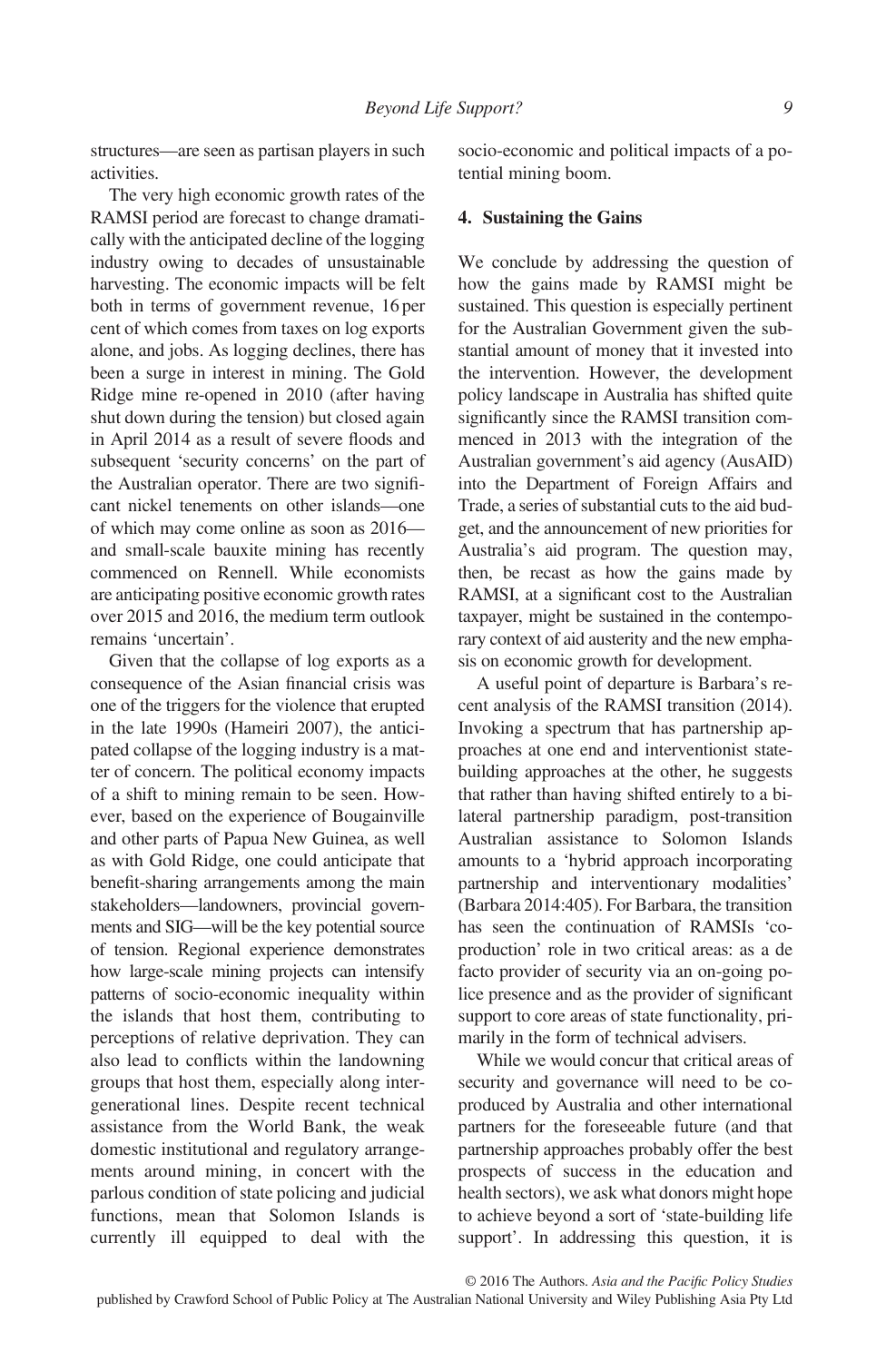useful to return to the distinction between state building and state formation. Scholars of historical comparative politics have long pointed to the critical role played by violent conflict in the emergence of legitimate and sustainable institutions and the 'long haul' of state formation (for example, Tilly 1992). In this vein, a prominent Bougainvillean ex-combatant once suggested that, unlike Bougainville, Solomon Islands had not experienced the depth and duration of violence from which enduring, legitimate institutions—and an inclusive and stable political settlement—could emerge.

The Bougainville case is important because it is widely cited in the growing literature on hybrid political orders (Boege et al. 2009) and has been described as a rare example of a successful 'local-liberal hybrid' approach to post-conflict state building (Wallis 2012). The prominent governance and peace-building role played by local non-state actors—especially chiefs—during the Bougainville crises, in conjunction with the 'light' touch of international actors during the peace process, saw the emergence of new hybrid institutions such as Councils of Elders and their incorporation into the governance structure of the Autonomous Region of Bougainville (Dinnen & Peake 2013; Regan 2010). While acknowledging the important differences between the two contexts, including in relation to their respective histories of conflict and intervention, the Bougainville case prompts us to ask whether there is scope for donors to engage with hybrid governance approaches in post-RAMSI, particularly in rural areas.

While we suggest that there is considerable potential for such an approach, recent research on local level access to justice services in Solomon Islands (Allen et al. 2013) prompts us to flag a number of concerns with an 'instrumentalist hybridity' agenda (Dinnen & Allen forthcoming). This research demonstrates that contra the presumed privileging of local nonstate institutions that runs through much of the scholarly literature on hybrid approaches to governance, rural Solomon Islanders are acutely aware of the growing frailties of their informal institutions and see a distinctive and singular role for actors and institutions that

are emancipated from society in a Weberian sense. This is evident in the expressed preference for RAMSI police (the PPF) over local police, in the desire for local non-state actors to be backed up by the authority of the state, in mimicry intended to attract external recognition and in widespread nostalgia for the colonial system of indirect rule that was seen to connect the legitimacy of local leaders with the functional authority of the colonial state. These sentiments must be interpreted in the context of the gradual withdrawal of the state during the postcolonial period, at least in terms of its law and justice and local governance functions.

These findings affirm the dangers of romanticising the local that have been well rehearsed in the critical literature on hybridity (for example Richmond 2011), and any donor agendas in relation to hybridity would have to be cognisant of the growing frailties of traditional institutions in parts of Solomon Islands. That said, the grassroots demand for greater engagement with Weberian institutions, albeit on local terms, suggests a potential alignment between local and supranational agendas, especially in relation to the governance of security. Indeed, they suggest a need for on-going co-production, particularly in the policing space, and the concomitant development of strong linkages between Weberian and local institutions.

A salient dimension of the nostalgia for indirect rule is the perception that it linked up local kastom leaders with the authority of the colonial state through intermediaries such as government-appointed headmen and, later, area constables. These sorts of intermediaries can play a critical role as translators between different social orders. While we are in no way advocating for a return to colonial forms of rule, interventions such as the nascent community officer project have the potential to speak to both contemporary community agendas for the state and the desire of Australia and its donor partners to maintain the costly gains made by RAMSI, not least of which is law and order. This short-lived project entailed lay persons being appointed in 23 rural locations to work with community leaders to resolve minor disputes and liaise with the external police regarding more serious matters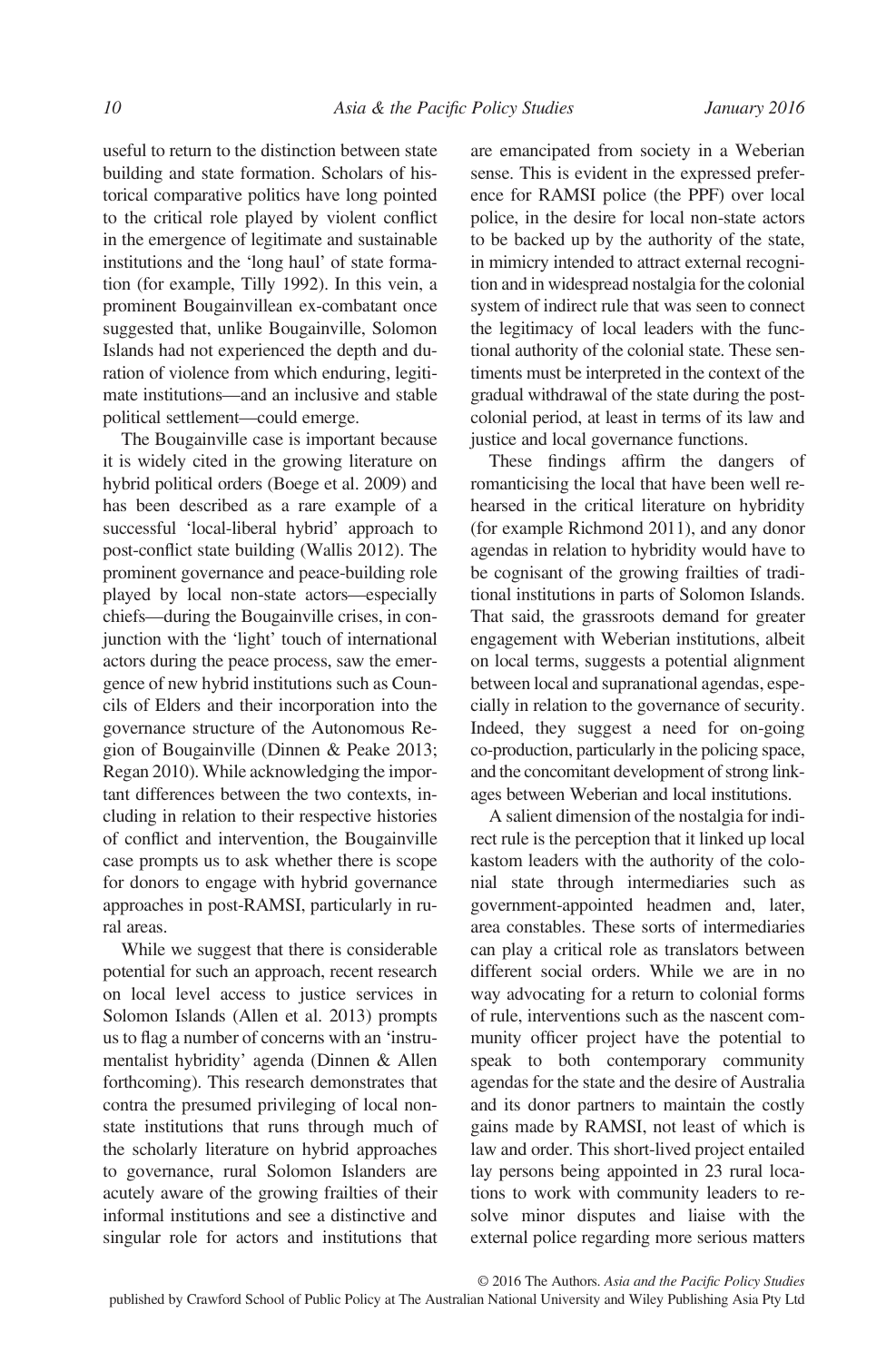(Dinnen & Peake 2015). It has inspired two provinces to develop their own community governance and grievance management schemes that bring together community leadership, police and provincial authorities. These sorts of interventions also offer the potential to build locally appropriate and sustainable versions of the sorts of networked systems that increasingly characterise the governance of security in the post-industrial states of the global north (Dinnen & Allen 2013).

It is critical that potential donor support to a hybrid governance type approach does not become a foil for a neo-liberal small state agenda. Recall that the structural adjustment reform program of the late 1990s was a key trigger for the outbreak of the tension. The program saw the abolition of elected local governments, completing the withdrawal of the state from rural areas that had been taking place since independence. While an approach that develops linkages between state and kastom actors would be cost effective, it should not be seen as a means of replacing costly state institutions. Indeed, the on-going co-production of institutions such as the police would be essential to the long-term success of hybrid approaches.

We conclude with a brief reflection on political leadership, political economy and the prospects for the types of approaches that we have suggested gaining traction and local 'buy-in'. The prevailing political settlement in Solomon Islands is unlikely to see significant investment by political elites in either liberal or hybrid institutions of the sort we have discussed. That said, the evidence of widespread demand in rural areas for Weberian-like institutions, in concert with the continuing (although in some places increasingly tenuous) legitimacy of local non-state institutions, gives us confidence that the majority of Solomon Islands would endorse some sort of hybrid approach to governance, especially in the areas of policing and dispute resolution. It is worthwhile then, for external actors to continue to co-produce Weberian institutions while simultaneously supporting hybrid governance initiatives that are possible under Solomon's contemporary political economy, such as community officers. Greater effort could be made to align such

initiatives with one of the core planks of the prevailing political settlement, constituency development funds. From such initiatives, and the 'grassroots' support that they are likely to attract, might emerge a more durable and inclusive political settlement and a political class that is more 'developmental'.

### ACKNOWLEDGEMENTS

We are grateful for constructive comments provided by James Batley, Julien Barbara, Meg Keen and other participants at a workshop held at Australian National University on 1 May 2015. We also thank the guest editors for inviting us to contribute to the Special Issue. Matthew Allen acknowledges support provided under Australian Research Council fellowship DE140101206.

#### October 2015.

#### References

- Allen MG (2013) Ex-militants Perspectives on the Conflict in Solomon Islands, 1998–2003. University of Hawaii Press, Honolulu.
- Allen M, Dinnen S (2010) The North Down Under: Antinomies of Conflict and Intervention in Solomon Islands. Conflict, Security and Development 10(3), 299–327.
- Allen M, Dinnen S, Evans D, Monson R (2013) Justice Delivered Locally: Systems, Challenges, and Innovations in Solomon Islands. World Bank, Justice for the Poor Research Report, August 2013. Washington DC: World Bank.
- ANU Enterprise (2013) People's Survey. Various reports 2006–2013. [http://www.ramsi.](http://www.ramsi.org/solomon-islands/peoples-survey.html) [org/solomon-islands/peoples-survey.html](http://www.ramsi.org/solomon-islands/peoples-survey.html) (accessed 2 July 2014).
- Ayson R (2005) The "Arc of Instability" and Australia's Strategic Policy. Australian Journal of International Affairs 61(2), Summer: 215–231.
- Barbara J (2008) Antipodean Statebuilding: The Regional Assistance Mission to Solomon Islands and Australian Intervention in the South Pacific. Journal of Intervention and Statebuilding 2(2), 123–149.